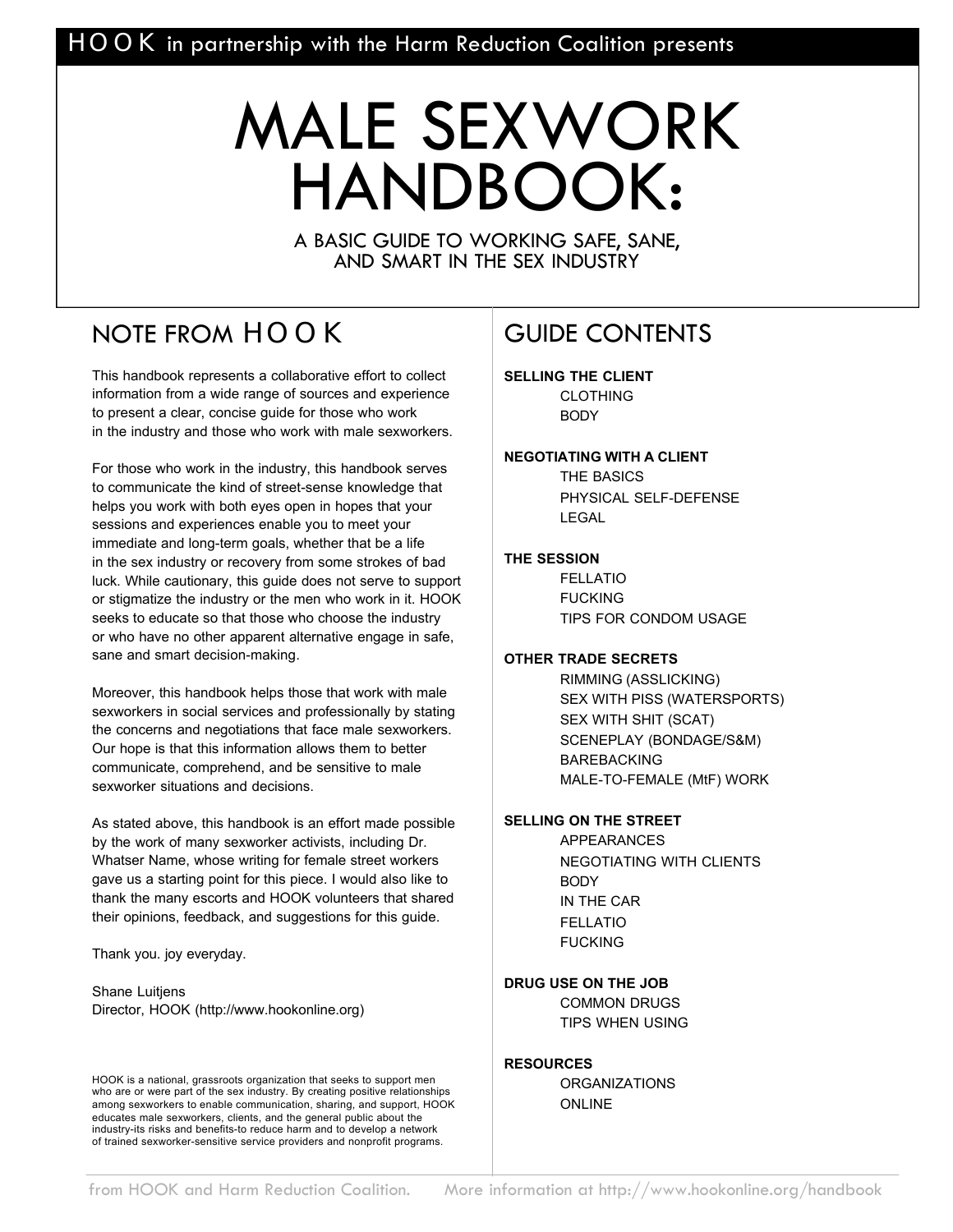# **SELLING THE CLIENT**

#### CLOTHING

#### **Wear comfortable shoes that come off easily but allow you to run if necessary.**

Suggested: Athletic shoes, lightweight boots, casual dress shoes. Not suggested: shoes with large platforms, extra long shoestrings, heavy hiking or workboots and flip-flops or sandals.

**It's best to avoid all jewelry,** but if you choose to wear necklaces or earrings, make sure they are small and come off easily and can afford to be lost in case of emergency or the client tries to rip you off. Be cautious of crosses or charms that can be used as weapons if taken from you.

Suggested: Clip-on jewelry, thin necklaces with loose clasps. Not suggested: Long earrings, multiple-loop earrings, heavy or thick necklaces, valuable metal jewelry

#### **Remove all body piercings before meeting with clients**

because the jewelry can be grabbed onto and ripped out. If body piercings are part of your selling points, be clear with clients about proper play to avoid them cutting their mouths, chipping teeth, or accidentally injuring you during a session.

**Keep the clothing simple.** The fewer pieces of clothing you have, the fewer items to keep track of, have stolen or lost. Also, it is fewer items to grab if you should need to leave quickly. You might want to make sure your clothing is 'straightjacket-proof' and can't be pulled over your shoulders to lock your arms. Prevent showing track marks by wearing longer sleeves.

**Avoid wearing underwear.** Underwear with thongs or g-strings might irritate or chafe your asshole. Avoid underwear with straps or strings. Jockstraps allow easier access and do not need to be removed to fuck, but be cautious of a client's ability to pull on the elastic straps.

**Backpacks, bookbags, over-the-shoulder bags are a risk.**  If they don't carry necessary items (condoms, lube, etc.), leave them in a locker or at home. The straps can be used to hold you or choke you. Only bring items you can afford to lose and never wear bags that go around or near your neck or shoulders.

**Stash keys and other important personal items where they can be safe.** Pockets are useful but are the first place a thief will look. Other locations might include inside your shoe, a hidden pocket in athletic pants, or hidden lining of a baseball cap. Try to keep them accessible to you if you need them.

### **BODY**

**Keep pubic hair trimmed short** to avoid getting it pulled on accident or intentionally. This also enables you to check periodically for body lice and other STDs.

**Make sure you can see your clients** by wearing contacts or glasses if you need them. If you are using drugs, be aware that your vision may be obscured, and it is best to leave lights on at all times to know the location and behavior of your client.

**Always maintain body language that suggests confidence and control** by using eye contact, direct language about what you are comfortable doing with your client, and watching his hands. Even if you are high, it is important to state clear limits about what you are willing to do and stay focused on the behavior of your client.

**Keep your mouth moist** by drinking water to avoid gum, lip, or throat irritation during sex. Cocaine and other drugs can dry out your mouth - so take care to drink extra water if you are getting high. Sucking hard candies or chewing gum also help keep your mouth wet. Don't brush before taking clients.

**Wait until after your done with all clients before douching,**  using enemas, or flushing out your system. Doing it between clients raises your risk of catching a bacteria or virus. Another option is to douche many hours before a client allowing time for your system to recover and reduce risks.

**Urinate often.** It will help flush out bacteria and other germs from your system or acquired from your client during oral sex. Cocaine, speed, and other drugs may make you feel as if you don't need to piss, but it is best to do it anyway and press your abdomen to clear out your system as often as possible.

**Be aware that infections or open cuts increase your chances of getting an STD** if they come into contact with a client's fluids. Bandage hangnails, papercuts, and inspect your dick and ass for any abrasions or cuts.

**If you are getting fucked often, it is best to drink lots of water,** eat oily foods, and lots of fruits and vegetables to help keep your system clean. Cocaine and speed (like a laxative) may force your system to flush often.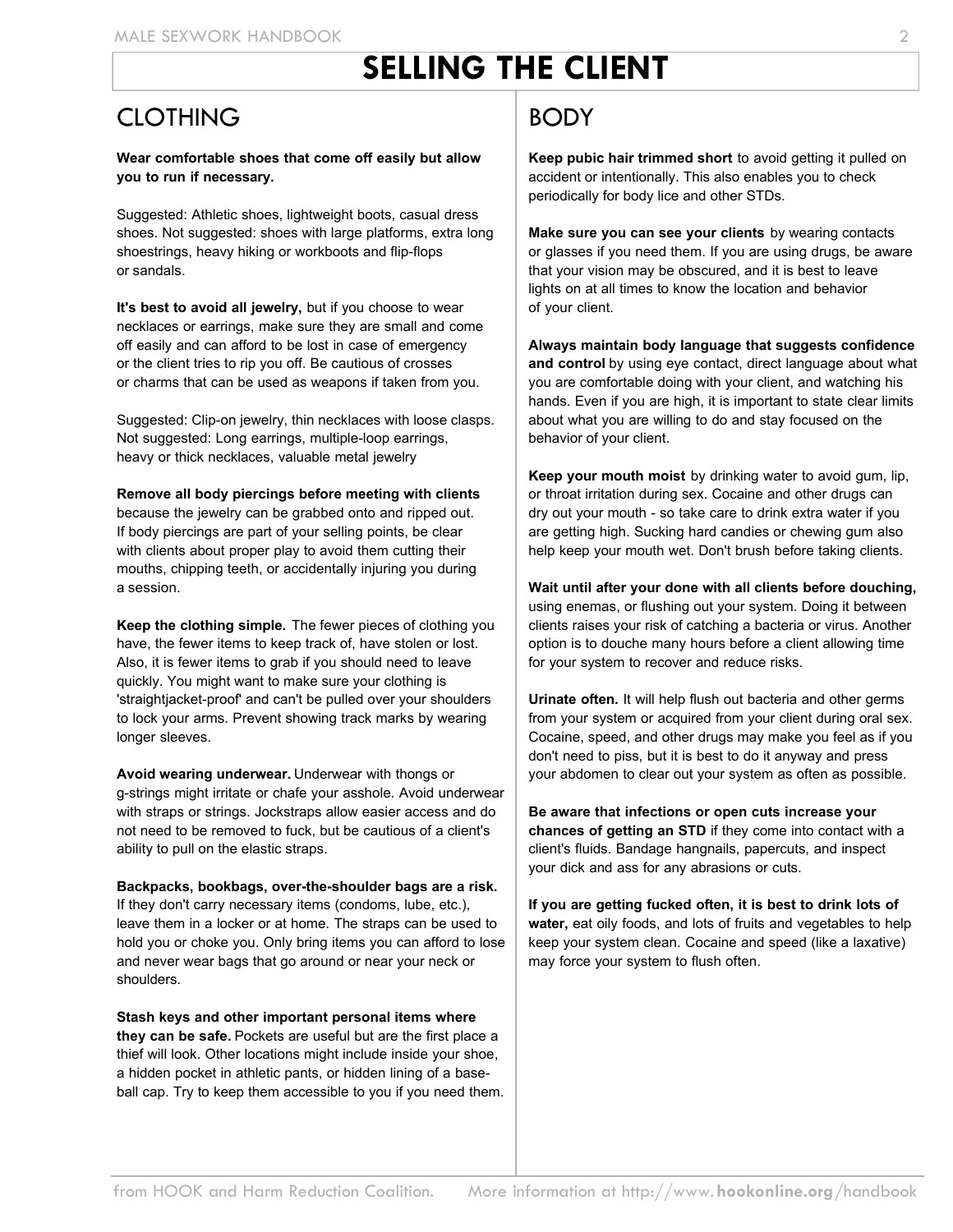# **NEGOTIATING WITH A CLIENT**

#### THE BASICS

**Stick to your prices and limits.** There is no negotiation when it comes to a contract you make with yourself. Before meeting with a client, decide what you are and are not willing to do.

**Charge by the hour.** It is illegal in the U.S. (outside of areas in Nevada) to charge by sexual act you are performing so be clear to your clients about how much of your time they are paying for, whether they cum or not. They are paying for your TIME, not your BODY. You always have the right to deny requests that are outside your boundaries. Make the time limit clear to your client.

**Prepare a hand-carried travel kit** that includes condoms, lube, and napkins (or towel). You can also use this kit for storing your clothes when you are with a client - allowing a 'single-grab' should you need to exit quickly. Keep the kit within sight, either next to bed or near the door. Avoid using backpacks or any bags with straps that go around shoulders or neck.

**Be willing to turn down a client,** a particular request, or offers of payment below your standards. Trust your instincts and reject clients that give you a bad vibe or make you feel uncomfortable. Don't let the immediate money outweigh your own safety.

**Require your clients to shower or be clean ahead of time.**  If you arrive and they aren't, suggest a shower with them as foreplay. This also gives you a chance to inspect the client for STDs, cuts, sores, or lesions in addition to making them more tolerable during sex.

**Plan your exits.** Always be aware of escape routes, and never let a client get between you and the nearest exit.

**Try to negotiate out of anal sex** by offering to let a client use your ass cheeks or increase the per-hour charge for the session.

**Don't negotiate or start a session when you are high or drunk.** Letting customers know that you use drugs allows them to tempt you with drugs instead of cash for a session, which means you might lose out on the cash you need. Insist on getting paid in cash, not drugs.

**Be careful getting high with clients or taking food or drink from them** - as it gives them more opportunity to take advantage of you.

### PHYSICAL SELF-DEFENSE

**Don't carry a weapon that can be taken from and used against you.**

**Try using your voice and speed** instead of your strength. Make a lot of noise. Scream. Turn on the car lights. Hit the horn. Try to get the door open, attack and run.

**Attack areas that are easily injured**, such as throat, eyes, nose, testicles, Adam's apple, shins, insteps. Use keys, fingers, nails or kicking.

**Run against traffic and towards light and people.**

### **LEGAL**

**If you are arrested, you should say, "I want a lawyer."**

**Do not talk to the police.** Only talk to your lawyer. If you don't have a lawyer, you will get a free lawyer in court.

**Make sure you get your lawyer's name**, your lawyer's telephone number, and your case docket number.

**Do not sign anything.** If police have not said you are under arrest, you may ask if you are free to leave.

**You may plead "not guilty."** If you are told you must plead "guilty", simply stop talking and wait for your lawyer.

**If the police approach you, stay calm and be polite.** 

**If they think you have a weapon, the police can stop you** and pat you down to look for a weapon only.

**If they want to come into your home or search your bag,** ask to see a warrant. If they insist on a search without a warrant, say "I do not agree or consent to a search."

**The police may search a car** and everything in it at a traffic stop if they think there is something illegal in the car. Police must have a special reason to search the trunk.

**Let your lawyer know right away if the police searched you against your will.**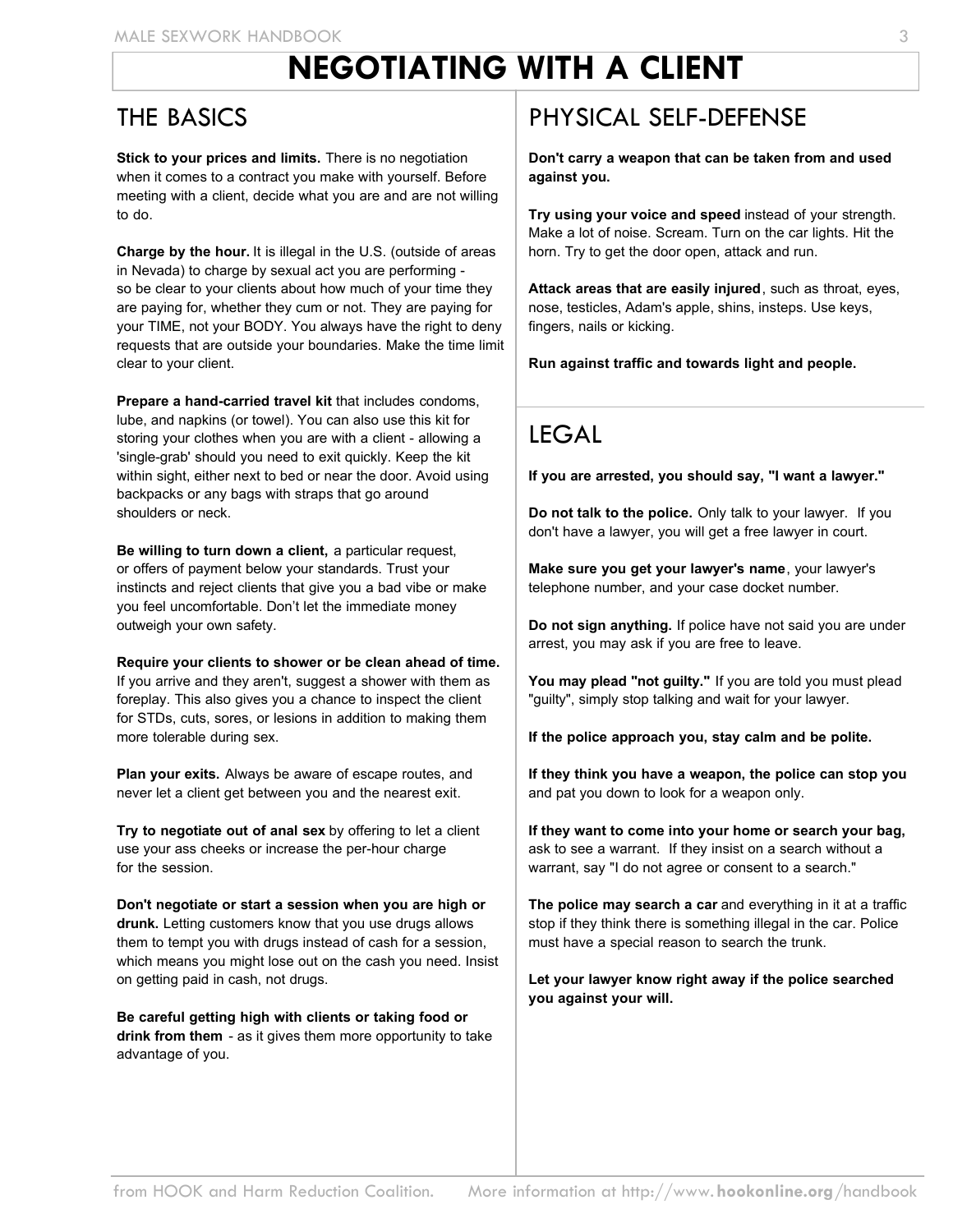# **THE SESSION**

### FELLATIO

**Suggest strongly to the client that he use a condom to avoid risks of STDs.**

**Swallow instead of spit to reduce risk of infections** if you are unable to use a condom. Stomach acids will kill viruses and bacteria. Spitting increases risk by exposing gums or open oral sores.

**Try not to rest any part of your face (chin, cheeks, forehead) on his balls or thighs.** If he has sores, herpes, or lice, you may got them, too.

**Make sure you can breathe.** Breathe through your nose and don't close your eyes. To maintain control over your ability to breathe, avoid allowing clients to crouch over you or sit on top of you.

**To deep throat, make a straight line from your chin to your neck.** Most men thrust when the cum, so make sure he's a comfortable depth in your mouth.

**If staying hard is a challenge with a client,** you can squeeze the base of the penis or gently massage the testicles or prostate gland to produce an erection. To fake it, try squeezing the base of the penis or using a cockring. Poppers and other drugs may make an erection more difficult to achieve or maintain.

**If you are finding it hard to cum with a client,** it's best to concentrate on an arousing experience or attempt to distract the client by getting him off so you can leave.

#### TIPS FOR CONDOM USAGE TALKING A CLIENT INTO CONDOMS

**Try appealing to his safety** or his sense of honor about your safety. Remind him of his status as a customer. He is paying you as an expert, so he should trust your advice.

**Suggest that condoms allow your client to fuck for a longer period of time without cumming.**

#### SNEAKING THE CONDOM ON

**Use hands to stroke the client and slip the condom on while stroking.** If he wants to touch his dick and doesn't know he is wearing a condom, distract his hands to your chest and nipples.

**Once he cums, keep firm pressure on condom** with lips and hands to prevent semen leaking into your mouth. Sneak off the condom with hand furthest away from the client and hide it in a napkin, baggie, or pocket.

### FUCKING

**Use a lubricated condom** and lubricate the entire genital area. If client refuses to wear one, slip it on with your mouth and swing on top of him quickly (hiding his cock in your hands) so he doesn't see it.

**If you are getting fucked, the best position is on top,** riding his cock so you can watch him and his hands. In any position, use your fingers to open your ass and insert his dick yourself to ensure he is wearing a condom and to avoid hurting you. The closer together your thighs are, the shallower the client will be able to fuck you.

**Keep your hand on the base of the client's dick** to reduce the depth of his thrusts and ensure that the condom doesn't slip or tear.

**When he enters, exhale slowly while pushing down** like you're taking a shit (you won't). His penis will go in more easily. Deeper breaths allow you to remain calm. If you're nervous, your sphincter will tighten and tear more easily.

**If you are fucking the client, the best position is to fuck the client from the back** or 'doggie-style', but all positions require that you watch the client's hands to ensure your safety. Put the condom on yourself while inspecting the client's ass for sores, cuts, or lesions.

**When fucking, try to avoid getting shit or other fluids on your hands or near your mouth.** Even when using a condom, take a piss afterwards to cleanse the urethra as an added preventative measure.

#### ORAL SEX WITHOUT A CONDOM

**Inspect the dick before putting in your mouth.** 

**Avoid getting cum or precum in your mouth.** It is best to have him cum on you than in your mouth. If he does cum in your mouth, it is better to swallow than to spit stomach acids kill viruses and bacteria that cause STDs.

**Avoid facefucking.** Try to control his moves to avoid tears or abrasions to your mouth. Try and keep contact shallow in the mouth and use your tongue on the head of the penis to make him feel like he is going deeper than he is.

**If you must deep throat, don't panic.** Stress and tension will tighten throat tissues and make them easier to tear.

**When possible, gargle with mouthwash,** hard liquor or hydrogen peroxide to kill bacteria. Don't brush your teeth. Keep lips, mouth, and throat as wet as possible with water.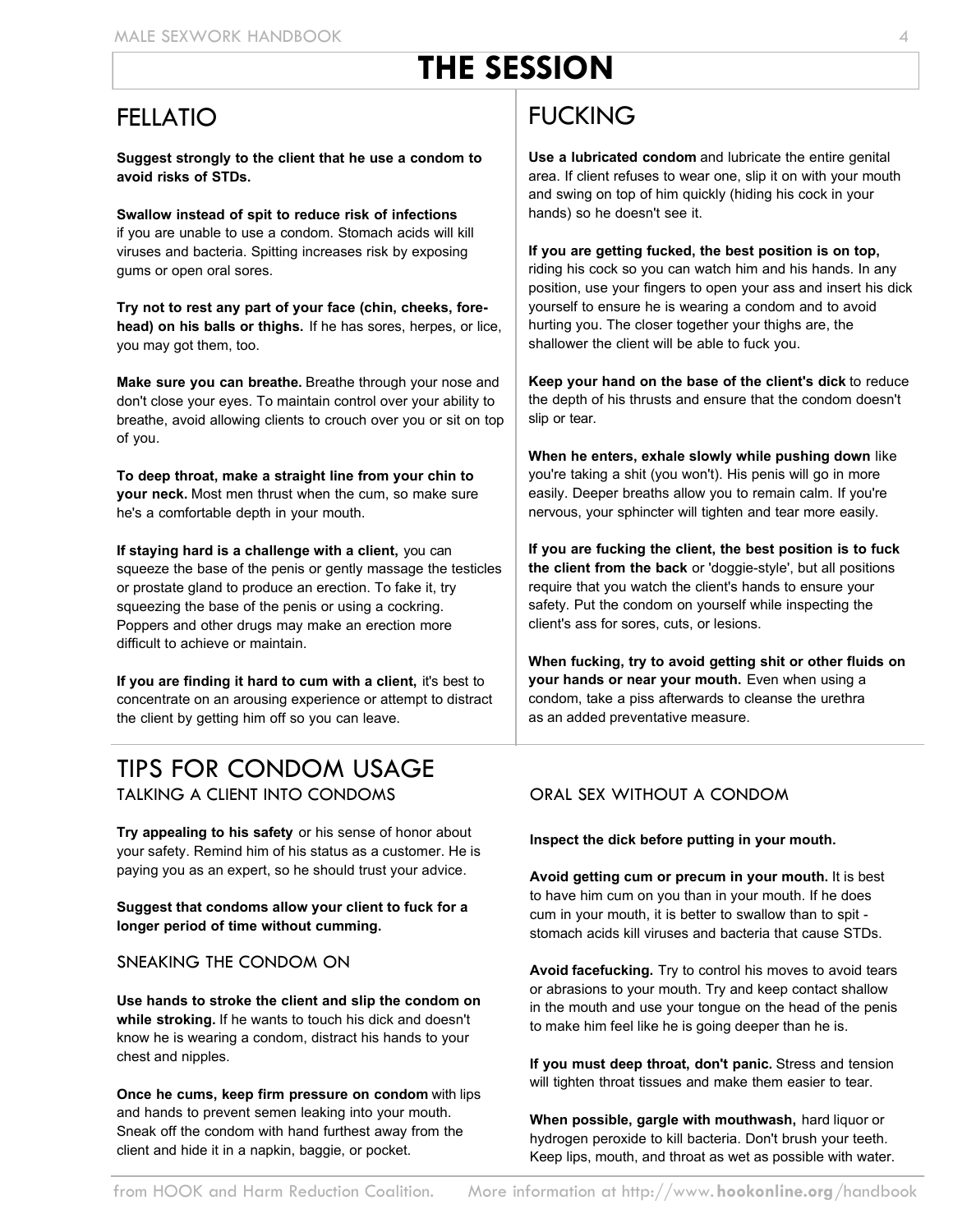# **OTHER TRADE SECRETS**

### RIMMING (ASSLICKING)

**Avoid getting Hepatitis A or B or other infections** from shit or an unclean ass. Fake licking their ass by sputting on your knuckle while lowering your head. Wash your hands after. Use local health resources to get a free hepatits vaccination.

**If you can't fake it, apply a layer of lube before using a dental dam**, a cut condom, a piece of plastic wrap or latex glove. This increases the sensation and decreases your risks.

### SEX WITH PISS (WATERSPORTS)

You can ALWAYS say 'NO' if you do not feel comfortable when a client requests you use piss during a session. This is also called 'Golden Showers', 'Piss Play', or 'Watersports'.

**It is best to be the 'top' or pisser in any situation** giving you control. Require that the client allow you to shower afterwards. Piss stinks and can reduce your chances of attracting another client.

**Urine is a sterile fluid,** but it can make your stomach upset. You can drink it, but it might make you feel sick afterwards. Not to mention, most people do not like the taste.

### SEX WITH SHIT (SCAT)

You can ALWAYS say 'NO' if you do not feel comfortable when a client requests you use shit during a session.

**It's NEVER safe to get shit in your mouth** (even your own shit) or near your urethra.

**If you are forced or have to eat shit, seek medical advice immediately afterwards.**

**If the client wants to eat your shit and you can do it,** go ahead. However, do not let him kiss you, give you head, or lick your ass until he has cleaned up afterwards.

### SCENEPLAY (BONDAGE, S&M)

**You can ALWAYS say 'NO'** if you do not feel comfortable when a client requests this kind of service.

**It's NEVER safe to let a stranger tie you up or hit you.** You should always be able to escape any situation.

**Be the 'top' in any scene play,** so that you are in control of the client.

### BAREBACKING

**Pulling out before ejaculation may reduce your risks.** HIV and other infectious agents are in pre-cum, so this method still poses a risk.

**Use lots of lubricant to help prevent against tears** that may allow infections to get in to your system. Don't rely on saliva or spit. Also don't relay on pre-cum or cum as a lubricant Avoid lubricants that contain Nonoxynol-9 as it can cause skin irritation. Allow time for tears in the rectum, urethra and outer skin of the penis to heal before having more anal sex.

**Douching or using enemas** can strip away protective cells in the rectum. They can also cause small tears or openings as well. If you have multiple sexual partners it best to wait until you have had sex with your last partner before douching.

**Get vaccinated for Hepatitis A and B.** Barebacking exposes you to fecal matter and other fluids that can carry hepatitis. Active hepatitis can lower your immune system and make it difficult to fight off infections.

**Urinate frequently** to help flush out any infectious agents in your urethra. Drink lots of water and avoid dehydration.

**Ask your client their HIV and STD status.** It is punishable by law to knowingly infect another person with HIV.

**Look and feel for warts, lesions, discharges and other signs of STDs.** If something does not look or feel right, you have the right to stop.

### MALE-TO-FEMALE (MtF) WORK

**Avoid long dresses so you don't get caught in car doors.**

**Men working as women may wish to tuck their penis between their legs**, securing it with bathing suit thickness underwear, surgical plasters, or tape. In many cases, however, the organ can still be felt. An extra security measure is to hide the penis inside a maternity-length (extra-long) sanitary napkin.

**Be aware how your emotions affect your decisions.**

The hormones in birth control pills and other hormonal preparations that enhance feminine characteristics (thinner skin, loss of facial hair, breast development) can also cause moodiness, mood swings, and occasionally, severe depression. With combination or lower-dose hormone preparations, this is often less problematic.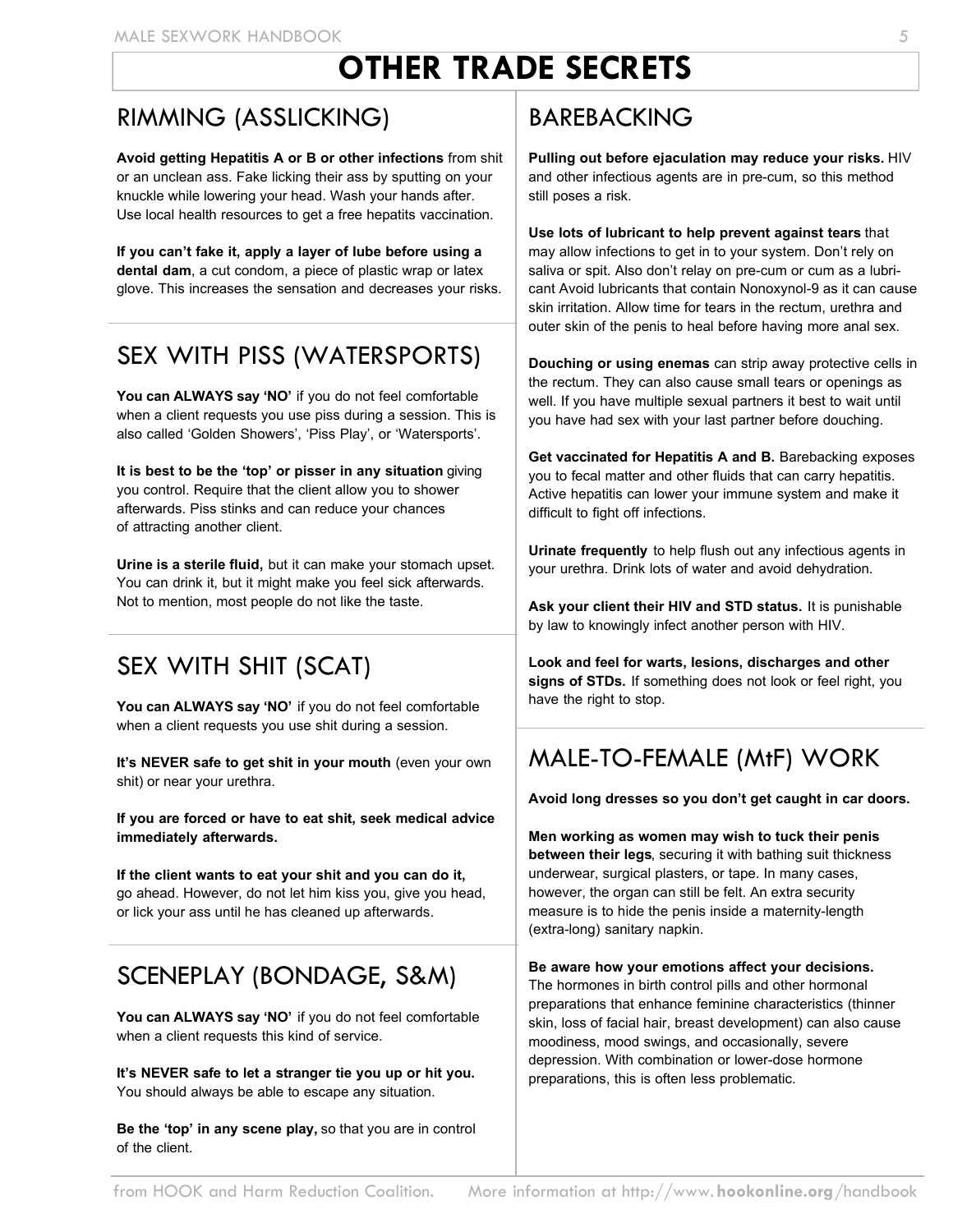# **SELLING ON THE STREET**

#### APPEARANCES

**Wear clothing that doesn't have to be removed to fuck.** This helps to hide tracks, keep your money close to you, and allow you to escape clothed in case of emergency.

**Don't get caught in car doors** - avoid long coats, oversized belts, or oversized bell-bottoms (flares) or baggy jeans.

**Limit your heroin use at night.** If you are using heroin, be aware that your pupils do not admit much light.

**Avoid bacterial infections** by turning socks and underwear made from cotton (or cotton blends) inside out on alternating days.

**Get access to an 'anal condom' (i.e. 'female condom' or insertive condom).** It can be inserted before working on the streets and allows you to feel secure about staying protected. If needed, the 'anal condom' can be rinsed out and used more than once.

### NEGOTIATING WITH CLIENTS

**Pick your own parking spot or hotel.** Don't leave it up to the customer. Pick someplace that provides you the ability to escape in case of emergency or near a populated area.

**Do not charge for each service performed,** but raise the cost for amount of time for a particular service. Double the per-session fees for fucking versus a blowjob even if the session is 30-minutes long.

**Keep condoms, lube, and napkins in your pockets** at all times. Never rely on clients to have them.

You ALWAYS have the ability to say 'NO'. If a client gives you a bad feeling on the stroll, it will only get worse once you are in his car.

**Run against traffic, not with it.** The further from the stroll that you get with a client, the harder it will be to turn them down and the fewer opportunities to escape.

**The shorter the stroll, the more you have to guard your reputation.** In a small town with a small number of clients, you can't afford to get caught stealing, faking an orgasm, undercutting the going price, or not using condoms.

**Stand where you can be seen** and where you have a good glare-free vision of the stroll, approaching cars, and a lookout for police.

#### BODY

**Approach the driver's window with cautious distance** to avoid being grabbed, assaulted with spit or spray paint, or pleasing 'window shoppers'.

**Study the customer, the car, and the door lock system.** Electric locking systems may prevent you from escaping the car in some situations.

**Arrange price, service and location while you are outside of the car.**

**Circle the car completely before entering** to ensure the number of passengers and to take the license plate number (or pretend to). Be extra careful to look in the backseat for any additional people.

**Wave goodbye to work partner (or pretend to)** and shout an expected return time. This sends the message that you are not alone and your absence will be noticed.

### IN THE CAR

**Ensure that you can re-open the car door.** Always be aware of escape routes.

**Get a good look at the customer and the car.** 

**You can ALWAYS say 'NO'.** If you find the customer drunker than you thought, see a weapon in the vehicle, or get a creepy feeling, seek an immediate escape.

**Get money up front.** Let him see you stash your payment and keep it away from the rest of your money. If he tries to rob you, he won't likely find your hidden money.

**Keep the door open a crack, if he allows.**

### FELLATIO

**Know your best position:** crouching outside the driver-side door or in the passenger seat. Avoid the backseat or being cramped into the footwell at his feet on the drivers' side.

### **FUCKING**

**Reactivate lubricant with spit as needed.**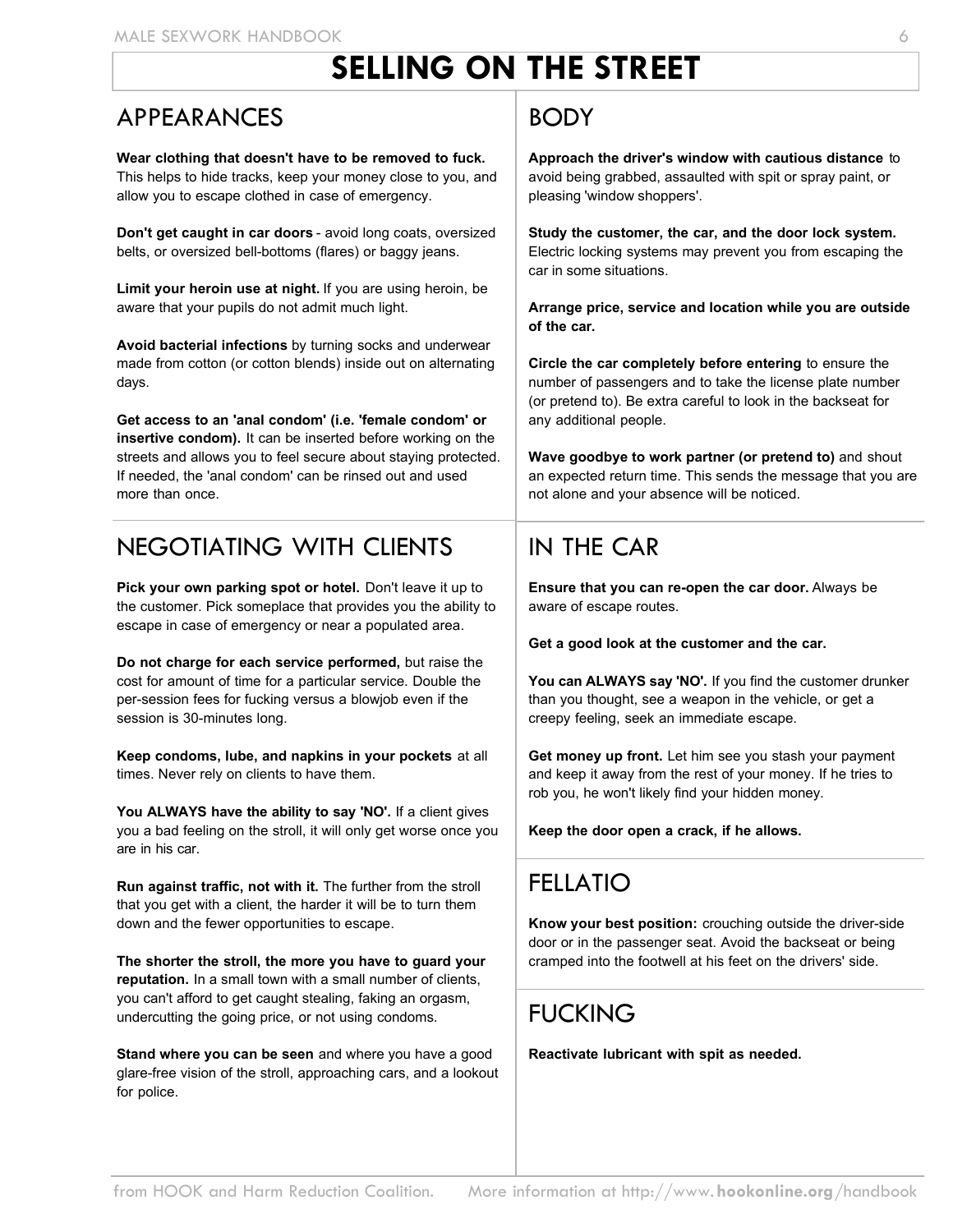# **DRUG USE ON THE JOB**

#### COMMON DRUGS

#### **Ecstasy (E)**

Ecstasy (E) produces a relaxed, euphoric state but does not cause hallucinations. Effects begin 20 to 40 minutes after taking a tablet and last three to five hours.

Caution: E tablets can contain other drugs, and can be at varying strengths. Avoid mixing E with other drugs or alcohol. E is illegal and possession can result in prison terms.

#### **Ketamine (K)**

Ketamine (K) is a liquid anaesthetic that is cooked into a powder and snorted in small lines called "bumps". Effects begin after 5-10 minutes through "bumps" or 10-20 minutes if snorted. Injected into muscle, it takes effect in 4 minutes.

Caution: K caplets are sometimes sold as E. The two are nothing alike. If injecting K, never inject it into a vein, always the muscle. It is extremely dangerous when combined with other downers like GHB or alcohol.

#### **Nitrous Oxide**

Nitrous Oxide (laughing gas) is a mild anesthetic resulting in a temporary loss of motor control and disconnected perception, including hallucinations. The effect is immediate and usually lasts less then a minute. Repeated use can extend and intensify the experience.

Caution: Brain damage can occur. Nitrous oxide is extremely cold when coming out of the canister, causing skin burns. Long-term use can result in neurological problems.

#### **GHB (G)**

GHB (G) is an odorless depressant with a slight salty taste in liquid, powder and capsule form. Effects begin 10-60 minutes after ingestion. The primary "peak" occurs within 2-3 hours with residual effects through the whole day. Large doses can cause dizziness, vomiting, loss of consciousness and spasms.

Caution: If impatient users take another dose before "peak", it can lead to overdose and death. Do not mix with other depressants.

#### **Poppers**

Poppers are various alkyl nitrates that are sold as video head cleaner, incense, and leather cleaner. Effects are felt within a few seconds and last about 1-2 minutes by sniffing the vapor from an open bottle. Poppers cause the muscles in the anus to relax for sex.

Caution: Deadly if swallowed. It can cause irritation and rashes on the skin and can damage the nose and lungs. Combining poppers with other stimulants can increase risks. Do not use with Viagra as both can cause blood pressure to drop. Poppers can effect judgment.

#### TIPS WHEN USING

**If you can manage, stay sober when you work** - it keeps you aware and in control.

**Stay hydrated and wet.** Drugs, hot clubs and dancing can dehydrate you. Drink plenty of water. Not alcohol as it can dehydrate you as well. Sex can be difficult if you are dehydrated. Energy level can be down and it's easier for tearing of membranes and skin during sex.

**Avoid mixing drugs.** Mixing club drugs, alcohol, or other drugs (even prescription) has caused the deaths of many people.

**Round two, think twice.** Give yourself times in-between doses and enjoy what you have taken. Some drugs take time too give you their full effect.

**Try smaller doses.** Drugs like E, GHB, and K are sensory enhancing drugs and tend to give more pleasurable effects at relatively low doses. High doses can even lessen the effect.

**If you get in trouble tell a friend or a safe person.** Remember people have died so don't waste time. Tell the doctors what you have taken. They are not the police.

**Avoid Viagra.** Mixing Viagra with stimulants like poppers, E, Speed or cocaine can have a damaging effect on your heart and can cause death.

**Avoid taking drugs from people you do not know** or if you're alone. If you pass out or black out others could take advantage of that. Clients could do things sexually that you would not agree with. They could also take your money or other valuables if you black out. Also if you pass out you may miss other paying appointments.

**Plan ahead.** How you feel about sex when your high is different then how you feel when you come down. Make sure you are prepared for sex before you start taking drugs.